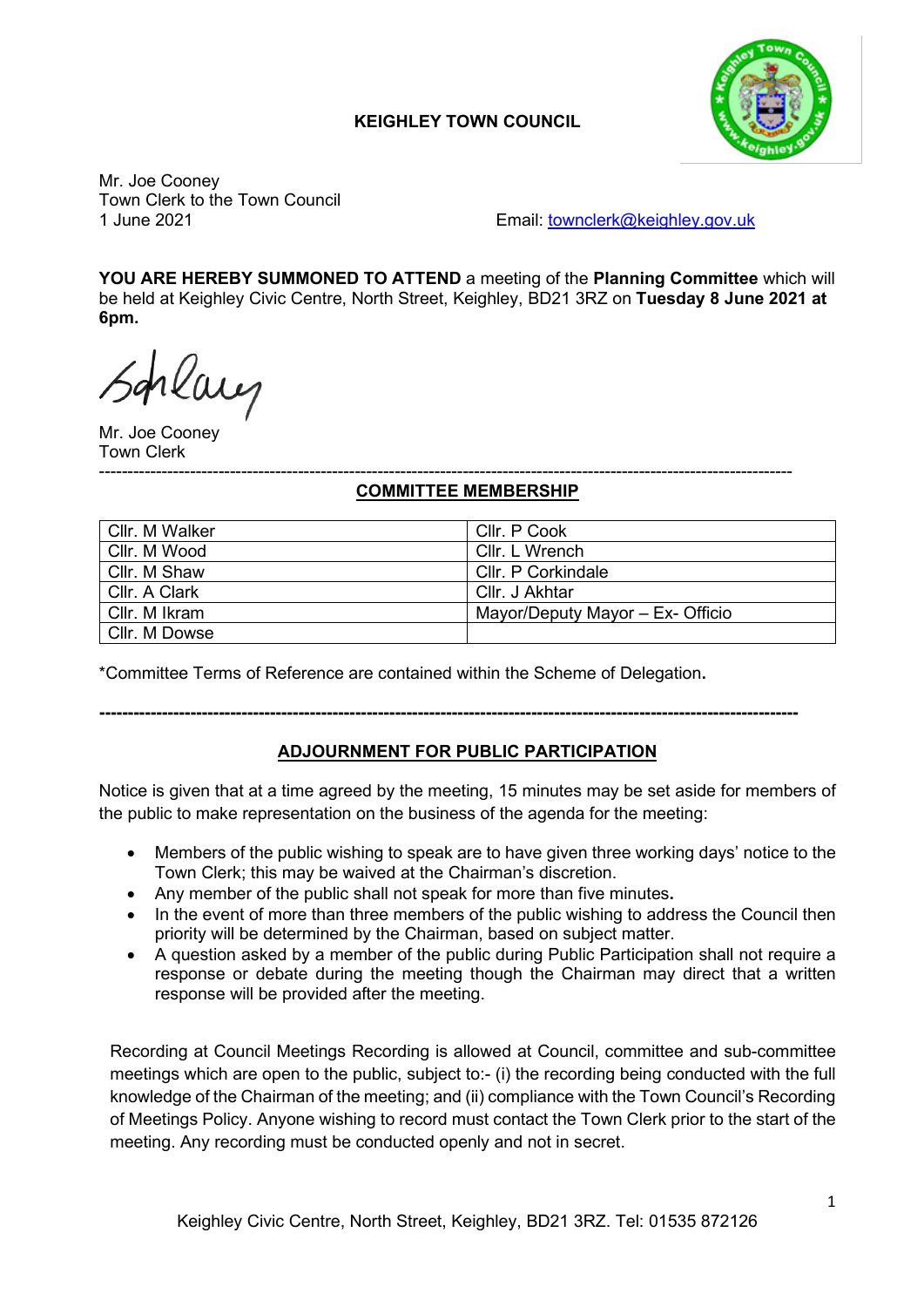### **AGENDA**

### **1. Election of Chair for Municipal Year– For Decision**

To elect a Chairman for the Municipal year 2021/22

### **2. Election of Vice Chair – For Decision**

To elect a Vice Chairman for the Municipal year 2021/22

### **3. Apologies for absence**

Members are asked to receive apologies of absence for this meeting.

#### **4. Declarations of Interest**

 To receive declarations of interest under consideration on this agenda in accordance with the Localism Act 2011 s32 and the relevant Authorities (Disclosable Pecuniary Interests) Regulations 2012.

 Members are reminded that should you declare a pecuniary interest at a meeting, it is your responsibility to inform the Monitoring Officer.

- i) Declarations of Interest from Members
- ii) Declarations of Interest from Officers

#### **5. Public Question Time and Participation**

 Members of the public are advised that they are welcome to ask questions about items on the Agenda. It is not always possible to give a verbal response at the meeting and questions may receive a written reply. No resolution can be made under this item.

 Questions should relate to matters of Town Council policy or practice and not relate to the individual affairs of either the questioner or any other named person.

#### **6. Minutes – For Decision**

Members are asked to approve the minutes of the Planning Committee held on Tuesday 27 April 2021

*Copy attached*

#### **7. Committee comments on Planning Applications**

Members are asked to consider and comment on the following:

i) New applications

| No.           | <b>Application</b> | <b>Description</b>                                              | Location                                                             |
|---------------|--------------------|-----------------------------------------------------------------|----------------------------------------------------------------------|
|               | 21/02678/HOU       | Proposed front dormer                                           | 11 Park Avenue Keighley West<br>Yorkshire BD21 1JG                   |
| $\mathcal{P}$ | 21/02514/HOU       | Creation of a hip to gable loft<br>conversion with two dormers. | 4 Beechwood Avenue Riddlesden<br>Keighley West Yorkshire BD20<br>5ED |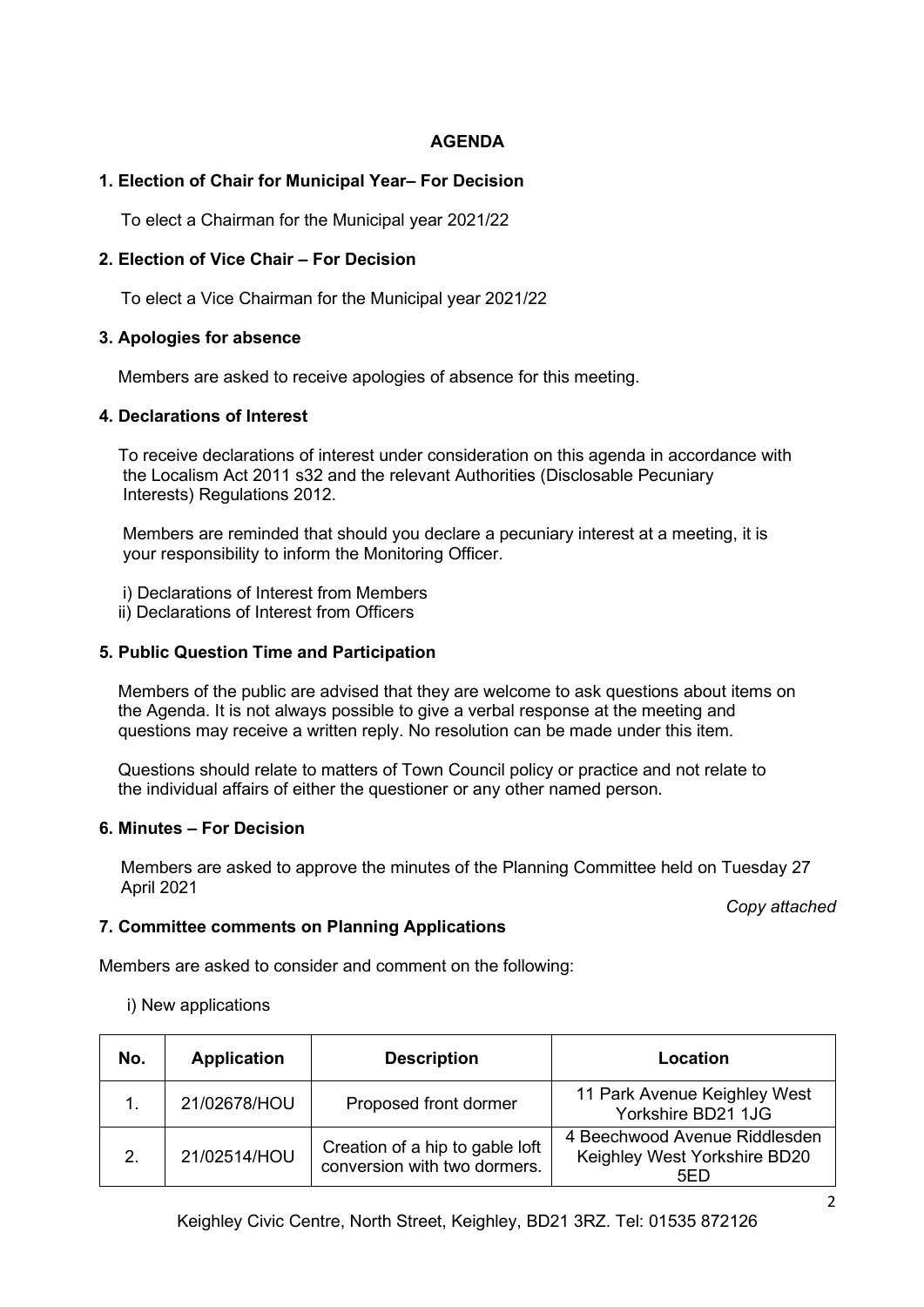| 3.  | 21/02531/HOU | One storey side extension,<br>hip to gable extension with<br>front & rear dormer windows                                                            | 105 Florist Street Keighley West<br>Yorkshire BD21 4EN                                                                           |
|-----|--------------|-----------------------------------------------------------------------------------------------------------------------------------------------------|----------------------------------------------------------------------------------------------------------------------------------|
| 4.  | 21/02548/FUL | Agricultural building                                                                                                                               | Dobfield Farm Todley Hall Road<br>Laycock Keighley West Yorkshire<br><b>BD22 0QB</b>                                             |
| 5.  | 21/02459/HOU | Garage conversion including<br>removal of existing flat roof<br>and replacement with pitched<br>roof and single storey front<br>extension to garage | 7 Spring Drive Long Lee Keighley<br>West Yorkshire BD21 4UL                                                                      |
| 6.  | 21/02566/FUL | Change of use first and<br>second floor ancillary shop<br>accommodation to form two<br>self contained flats                                         | 120 North Street Keighley West<br>Yorkshire BD21 3AL                                                                             |
| 7.  | 21/02602/OUT | Outline application for one<br>dwelling requesting<br>consideration of access                                                                       | Barn Marsh Farm Banks Lane<br>Riddlesden Keighley West<br>Yorkshire                                                              |
| 8.  | 21/02638/FUL | Construction of detached<br>house and garage                                                                                                        | Land To Rear Of 14 Barley Cote<br>Road Riddlesden Keighley West<br>Yorkshire                                                     |
| 9.  | 21/02310/FUL | Two Shepherd's huts                                                                                                                                 | Far Dean Fields Cottage Scar Top<br>Road Stanbury Keighley West<br>Yorkshire BD22 0JP                                            |
| 10. | 21/02614/FUL | Construction of enlarged<br>garage extension                                                                                                        | The Coach House Kinara Close<br>Aireworth Road Keighley West<br>Yorkshire<br><b>BD21 4DN</b>                                     |
| 11. | 21/02768/FUL | Construction of sectional<br>timber stables and increasing                                                                                          | Land Off Race Moor Lane                                                                                                          |
|     |              | the existing access gate<br>width.                                                                                                                  | Oakworth Keighley West Yorkshire                                                                                                 |
| 12. | 21/02676/HOU | Portal framed<br>garage/outbuilding to replace<br>existing shipping containers                                                                      | Moss Carr Farm Moss Carr Road<br>Long Lee Keighley West Yorkshire<br><b>BD21</b><br>4SD                                          |
| 13. | 21/02685/FUL | Construction of a new build<br>dwelling                                                                                                             | Yew Cote Bank Top Way Thwaites<br><b>Brow Keighley West Yorkshire</b><br><b>BD21</b><br>4TH<br>Asda Bingley Street Keighley West |

ii) Applications Granted

| No. | <b>Application</b> | <b>Details</b>                                                       | Location                                                               | <b>Committee</b><br><b>Comments</b>                                                               |
|-----|--------------------|----------------------------------------------------------------------|------------------------------------------------------------------------|---------------------------------------------------------------------------------------------------|
|     | 20/05576/MAR       | Reserved<br>matters<br>application<br>requesting<br>consideration of | Land At Redwood<br>Close Long Lee<br><b>Keighley West</b><br>Yorkshire | Recommend the<br>application should be<br>refused based on the<br>impact on highways<br>and local |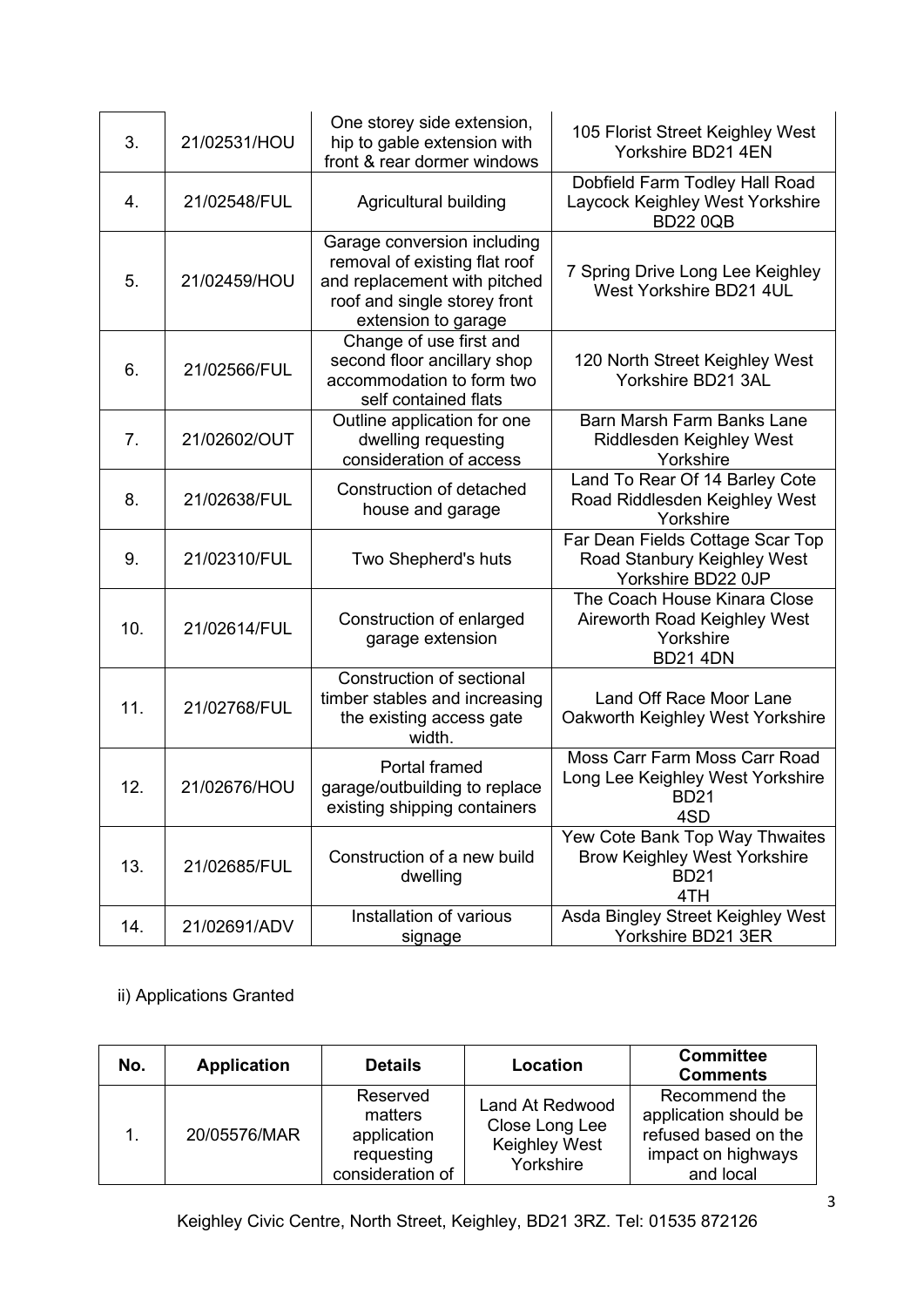|    |              | access,<br>appearance,<br>landscaping,<br>layout and scale<br>for 32 dwellings<br>(pursuant to<br>outline<br>approval<br>17/02809/MAO)                                     |                                                                                                                                  | infrastructure such as<br>schools and NHS<br>services                                                 |
|----|--------------|----------------------------------------------------------------------------------------------------------------------------------------------------------------------------|----------------------------------------------------------------------------------------------------------------------------------|-------------------------------------------------------------------------------------------------------|
| 2. | 21/00505/HOU | Two storey rear<br>and first floor<br>side extension<br>and infill of<br>porch.                                                                                            | 14 Greenthwaite<br><b>Close Keighley</b><br><b>West Yorkshire</b><br><b>BD20 6DZ</b>                                             | Keighley Town<br>Council has no<br>objection to the<br>application and<br>recommends for<br>approval. |
| 3. | 21/00479/HOU | Parking spaces<br>to front with<br>retaining wall<br>and dropped<br>kerb, demolition<br>of existing<br>conservatory<br>and construction<br>of two storey<br>rear extension | Old Mill House 10<br><b>Western Avenue</b><br>Riddlesden<br><b>Keighley West</b><br>Yorkshire<br><b>BD20 5DJ</b>                 | Keighley Town<br>Council has no<br>objection to the<br>application and<br>recommends for<br>approval. |
| 4. | 21/00559/HOU | A steel framed<br>garden room                                                                                                                                              | 8 Moss Carr<br><b>Terrace Calton</b><br><b>Road Thwaites</b><br><b>Brow Keighley</b><br><b>West Yorkshire</b><br><b>BD21 4UU</b> | Keighley Town<br>Council has no<br>objection to the<br>application and<br>recommends for<br>approval. |
| 5. | 21/00577/HOU | Single storey<br>side and rear<br>extensions                                                                                                                               | 11 Thornhill<br><b>Avenue Oakworth</b><br>Keighley West<br><b>Yorkshire BD22</b><br>7NB                                          | Keighley Town<br>Council has no<br>objection to the<br>application and<br>recommends for<br>approval. |
| 6. | 21/00663/HOU | Proposed first<br>floor rear<br>extension                                                                                                                                  | 371 Bradford Road<br>Sandbeds Keighley<br><b>West Yorkshire</b><br><b>BD20 5LN</b>                                               | Keighley Town<br>Council has no<br>objection to the<br>application and<br>recommends for<br>approval. |
| 7. | 21/00584/LBC | Replacement of<br>existing<br>windows and<br>front door                                                                                                                    | Laurel Bank Main<br>Road East Morton<br>Keighley West<br>Yorkshire BD20<br>5TE                                                   | Keighley Town<br>Council has no<br>objection to the<br>application and<br>recommends for<br>approval. |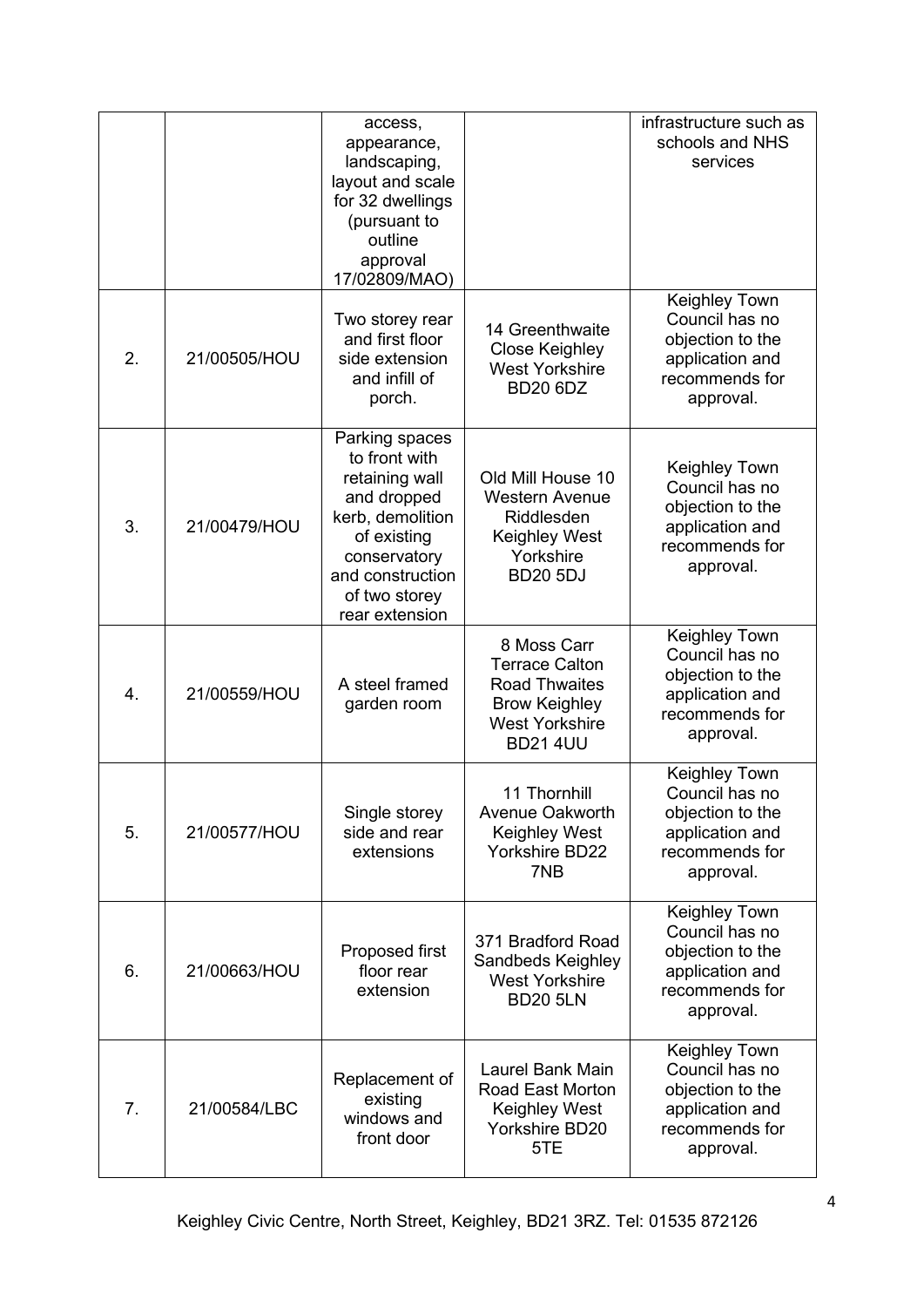| 8.  | 21/00631/HOU | loft conversaton<br>with dormer<br>window<br>extension to<br>front and<br>permitted<br>development<br>dormer to rear.                                                                             | 18 Braithwaite<br>Road Keighley<br><b>West Yorkshire</b><br><b>BD22 6PA</b>                        | Keighley Town<br>Council has no<br>objection to the<br>application and<br>recommends for<br>approval. |
|-----|--------------|---------------------------------------------------------------------------------------------------------------------------------------------------------------------------------------------------|----------------------------------------------------------------------------------------------------|-------------------------------------------------------------------------------------------------------|
| 9.  | 21/00708/HOU | To construct a<br>small two storey<br>extension to the<br>rear of the<br>existing property                                                                                                        | 11 Ridgeway<br><b>Mount Keighley</b><br><b>West Yorkshire</b><br><b>BD22 6LY</b>                   | Keighley Town<br>Council has no<br>objection to the<br>application and<br>recommends for<br>approval. |
| 10. | 21/00686/FUL | Demolition of<br>existing garage<br>and construction<br>of one bungalow<br>within the<br>grounds of the<br>existing house<br>with the addition<br>of off-street<br>parking for both<br>properties | 1 Dimples Lane<br><b>East Morton</b><br><b>Keighley West</b><br>Yorkshire BD20<br>5SU              | Keighley Town<br>Council has no<br>objection to the<br>application and<br>recommends for<br>approval. |
| 11. | 21/00669/HOU | Single storey<br>side extension                                                                                                                                                                   | Oaklea 16 Shann<br>Lane Keighley<br><b>West Yorkshire</b><br><b>BD20 6NA</b>                       | Keighley Town<br>Council has no<br>objection to the<br>application and<br>recommends for<br>approval. |
| 12. | 21/00695/HOU | First floor rear<br>extension                                                                                                                                                                     | 28 Dale View Road<br>Long Lee Keighley<br><b>West Yorkshire</b><br><b>BD21 4YF</b>                 | Keighley Town<br>Council has no<br>objection to the<br>application and<br>recommends for<br>approval. |
| 13. | 21/00690/HOU | Two storey rear<br>and part side<br>extension.                                                                                                                                                    | 23 Lane Ends<br><b>Colne Road</b><br>Oakworth Keighley<br><b>West Yorkshire</b><br><b>BD22 7PR</b> | Keighley Town<br>Council has no<br>objection to the<br>application and<br>recommends for<br>approval. |
| 14. | 21/00769/FUL | Detached<br>dwelling with<br>attached garage                                                                                                                                                      | 15 Goose Cote<br>Lane Keighley                                                                     | Keighley Town<br>Council has no<br>objection to the                                                   |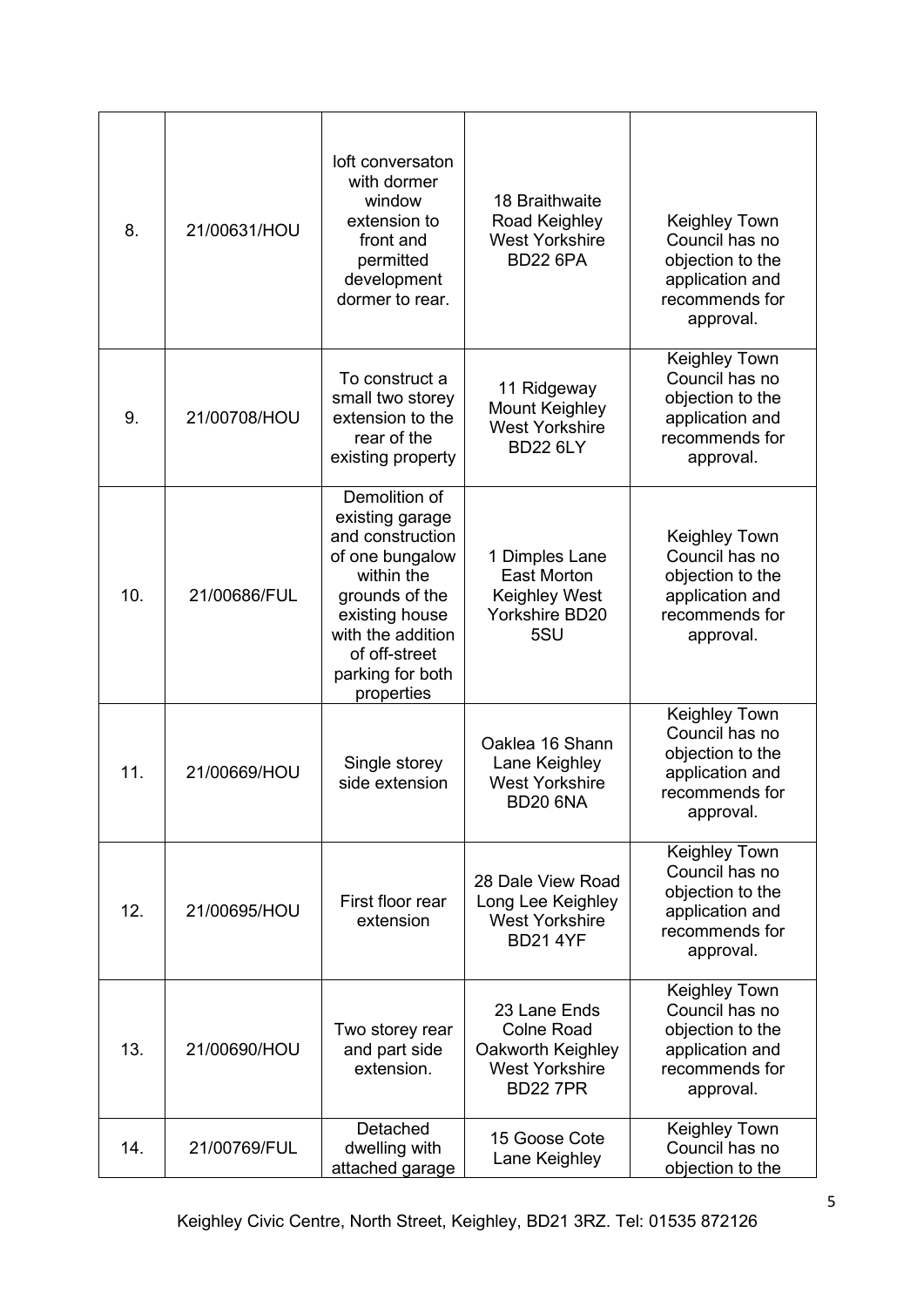|  |  | <b>West Yorkshire</b><br><b>BD22 7NG</b> | application and<br>recommends for<br>approval. |
|--|--|------------------------------------------|------------------------------------------------|
|  |  |                                          |                                                |

### iii) Applications Refused

| No.            | <b>Application</b> | <b>Details</b>                                                                                                                                                                   | Location                                                                         | <b>Committee</b><br><b>Comments</b>                                                                                                           |
|----------------|--------------------|----------------------------------------------------------------------------------------------------------------------------------------------------------------------------------|----------------------------------------------------------------------------------|-----------------------------------------------------------------------------------------------------------------------------------------------|
| $\mathbf{1}$ . | 21/00245/HOU       | Construction of<br>single storey<br>side and two<br>storey rear<br>extension. Loft<br>conversion with<br>front and rear<br>dormers.                                              | 16 Hospital Road<br>Riddlesden<br>Keighley West<br>Yorkshire BD20<br>5EP         | Keighley Town<br>Council recommends<br>referral to planning<br>officers                                                                       |
| 2.             | 21/00737/HOU       | Removal of<br>existing sun<br>room and<br>decking and<br>proposed new<br>ground<br>floor and part<br>lower ground<br>floor rear<br>extension with<br>reduced area of<br>decking. | 5 Woodlands View<br>Oakworth Keighley<br><b>West Yorkshire</b><br><b>BD227TF</b> | Keighley Town<br>recommend the<br>application be refused<br>due to the impact on<br>nearby trees as<br>outlined in the Tree<br>Officer report |

# iv) Applications Withdrawn

| No.           | <b>Application</b> | <b>Details</b>                                                                                                                                       | Location                                                                           | <b>Committee</b><br><b>Comments</b>                                                                   |
|---------------|--------------------|------------------------------------------------------------------------------------------------------------------------------------------------------|------------------------------------------------------------------------------------|-------------------------------------------------------------------------------------------------------|
| 1.            | 21/00529/FUL       | Refurbishment<br>of existing retail<br>store to include<br>internal<br>structural works<br>complete with<br>roof skylights<br>and external<br>plant. | 53 Cavendish<br><b>Street Keighley</b><br><b>West Yorkshire</b><br><b>BD21 3RB</b> | Keighley Town<br>Council has no<br>objection to the<br>application and<br>recommends for<br>approval. |
| $\mathcal{P}$ | 21/00016/FUL       | New dwelling                                                                                                                                         | Land At Grid Ref<br>403560 439176<br><b>Back Wright</b><br><b>Avenue Oakworth</b>  | Keighley Town<br>Council recommend<br>refusal based on<br>development.                                |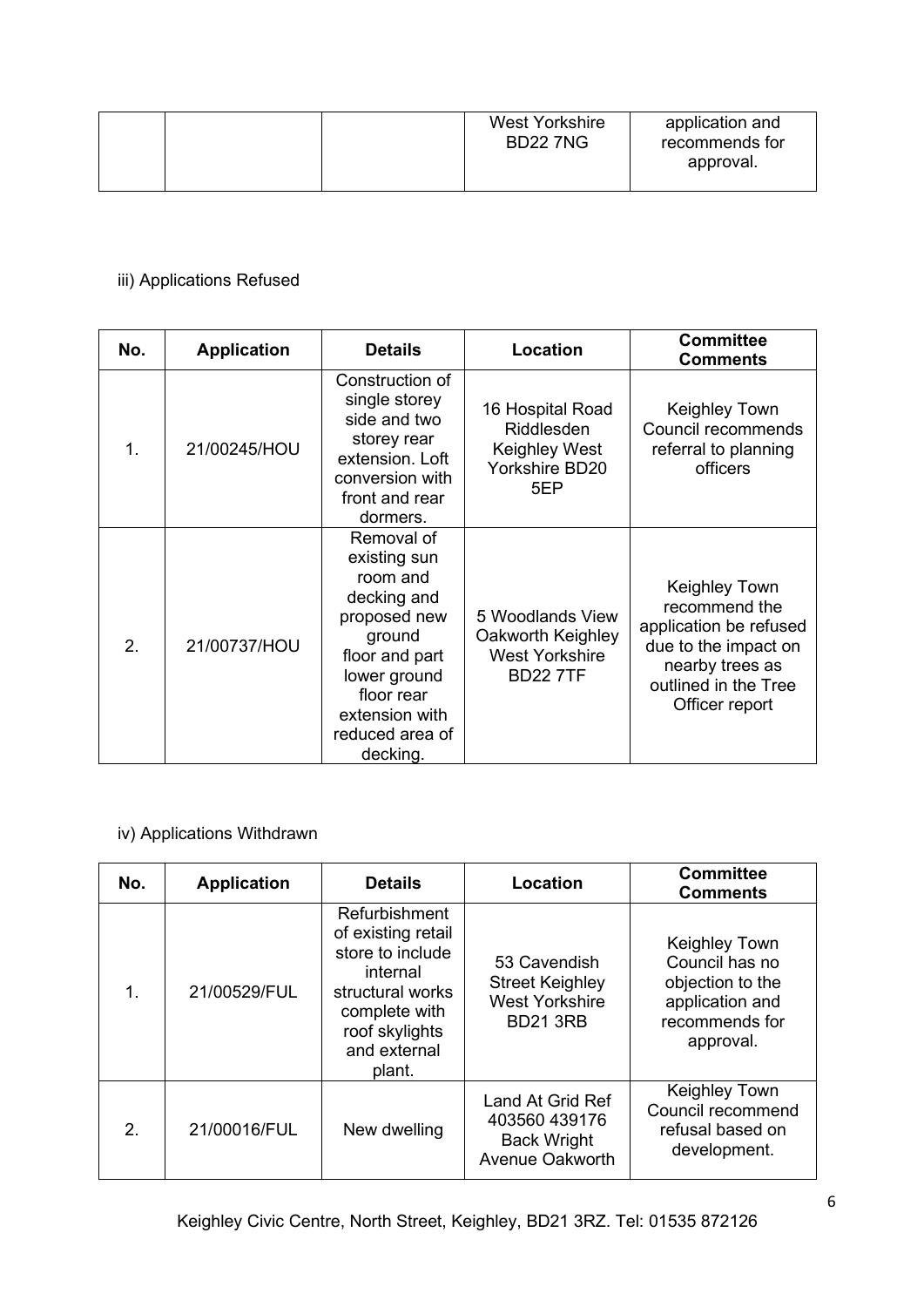|  | Keighley       |  |
|--|----------------|--|
|  | West Yorkshire |  |

v) Other Planning Matters

None.

### **7. Delegation of comments on Planning Applications**

None.

### **8. Pre-Application Consultation – For Decision**

None

### **9. Planning Appeals – For noting**

None.

### **10. Date & Time of Next meeting**

Councillors agree the next meeting will be held on Tuesday 22 June 2020 at 6.00pm

## **OFFICER SUPPORT TO THE MEETING**

Officers scheduled to attend: Joe Cooney (Town Clerk)

### **APOLOGIES**

Contact the office during normal opening hours (01535) 872126 Email: [joe.cooney@keighley.gov.uk](mailto:joe.cooney@keighley.gov.uk) 

Late apologies should be made by phone to the senior officer scheduled to attend.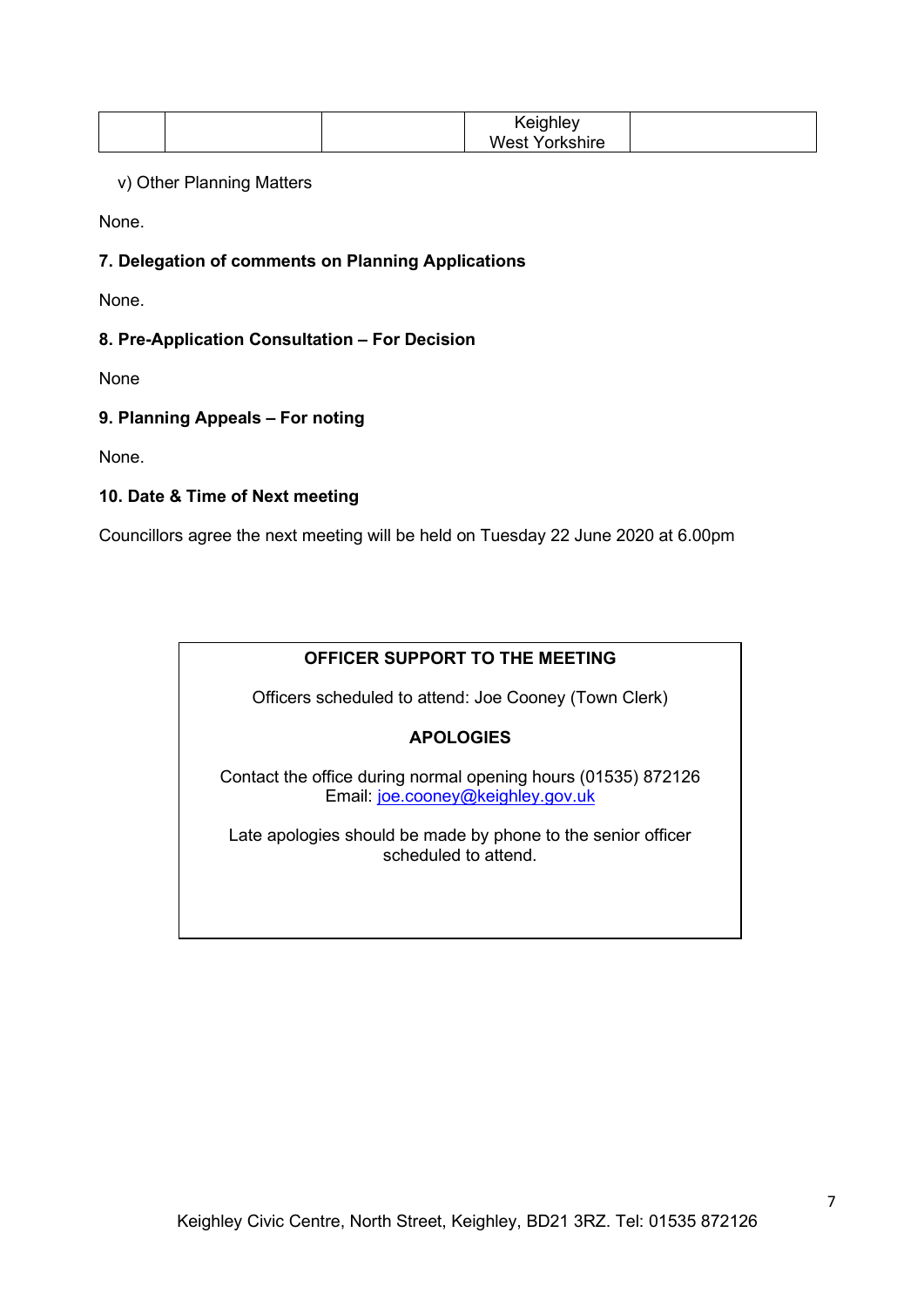

### **KEIGHLEY TOWN COUNCIL**

Minutes of the Planning (P) Committee held remotely on Tuesday 27 April 2021 at 6.00pm

#### **Present:**

 Councillor Walker – Chairman Councillor Abberton Councillor Ahmed Councillor Akhtar Councillor Bernardini Councillor Wood Councillor Adams – Ex Officio

**Also Present:** Joe Cooney, Town Clerk

#### **0182/2020 (P) Welcome & Introduction**

The Chairman reminded members of the arrangements for virtual meetings.

#### **0183/2020 (P) Apologies for absence**

Cllr M Shaw Cllr Dowse

**RESOLVED** to record and accept the apologies from the above Councillors.

#### **0184/2020 (P) Declarations of Interest**

None.

#### **0185/2020 (P) Public Question Time**

None.

#### **0186/2020 (P) Minutes**

**RESOLVED** to confirm the minutes of the meeting held on Tuesday 13 April 2021 be confirmed as a true record of the proceedings and signed by the Chair.

### **0187/2020 (P) Planning Applications**

#### **i) New Applications**

| <b>Application No</b> | <b>Comment</b>                                                                                                                                       |
|-----------------------|------------------------------------------------------------------------------------------------------------------------------------------------------|
| 21/01317/HOU          | Keighley Town Council has no objection to this application and recommends<br>approval                                                                |
| 21/01487/FUL          | Keighley Town Council are concerned about the increased roof height of the<br>garages and recommend the application be referred to planning officers |
| 21/01538/HOU          | Keighley Town Council has no objection to this application and recommends<br>approval                                                                |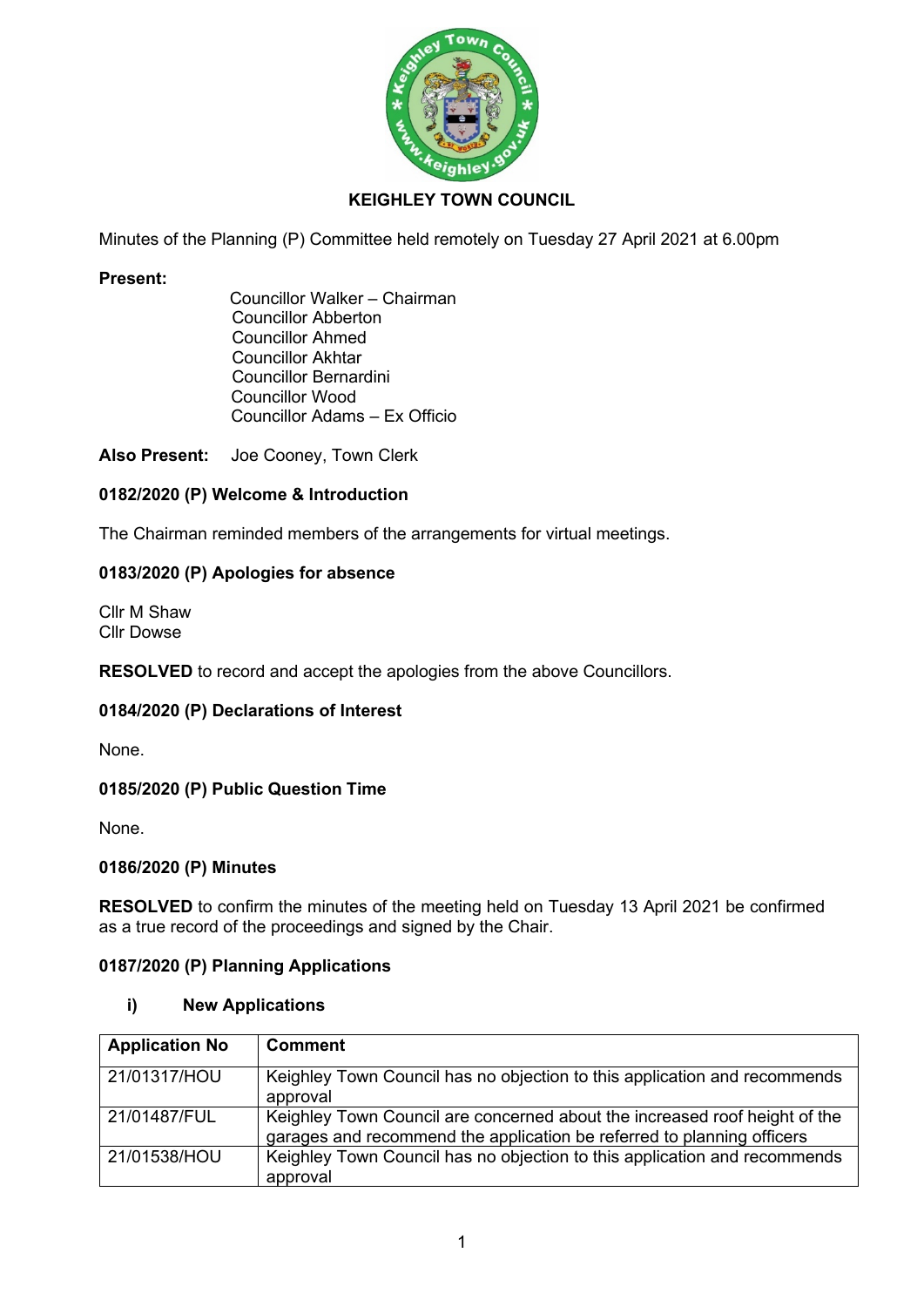| 21/01543/HOU | Keighley Town Council has no objection to this application and recommends<br>approval |
|--------------|---------------------------------------------------------------------------------------|
| 21/01531/MAF | Keighley Town Council has no objection to this application and recommends<br>approval |
| 21/01584/HOU | Keighley Town Council has no objection to this application and recommends<br>approval |
| 21/01504/FUL | Keighley Town Council has no objection to this application and recommends<br>approval |
| 21/01604/HOU | Keighley Town Council has no objection to this application and recommends<br>approval |
| 21/01578/HOU | Keighley Town Council has no objection to this application and recommends<br>approval |
| 21/01626/HOU | Keighley Town Council has no objection to this application and recommends<br>approval |
| 21/01615/FUL | Keighley Town Council has no objection to this application and recommends<br>approval |
| 21/01665/HOU | <b>Application Withdrawn</b>                                                          |
| 21/01655/HOU | Keighley Town Council has no objection to this application and recommends<br>approval |
| 21/01403/FUL | Keighley Town Council has no objection to this application and recommends<br>approval |
| 21/01652/VOC | Keighley Town Council has noted this application.                                     |

**RESOLVED** to submit the above comments to Bradford MDC in response to each application.

### **ii) Applications Granted**

None.

### **iii) Applications Refused**

None.

**iv) Applications Withdrawn** 

None.

#### **v) Other Planning Matters**

None.

### **0188/2020 (P) Delegation of comments on Planning Applications**

None.

### **0189/2020 (P) Pre-Application Consultation – For Decision**

None

### **0190/2020 (P) Planning Appeals**

21/00048/FUL

Conversion of barn to dwelling with associated parking and landscaping at Back Shaw Farm, 5 Back Shaw Lane, Keighley